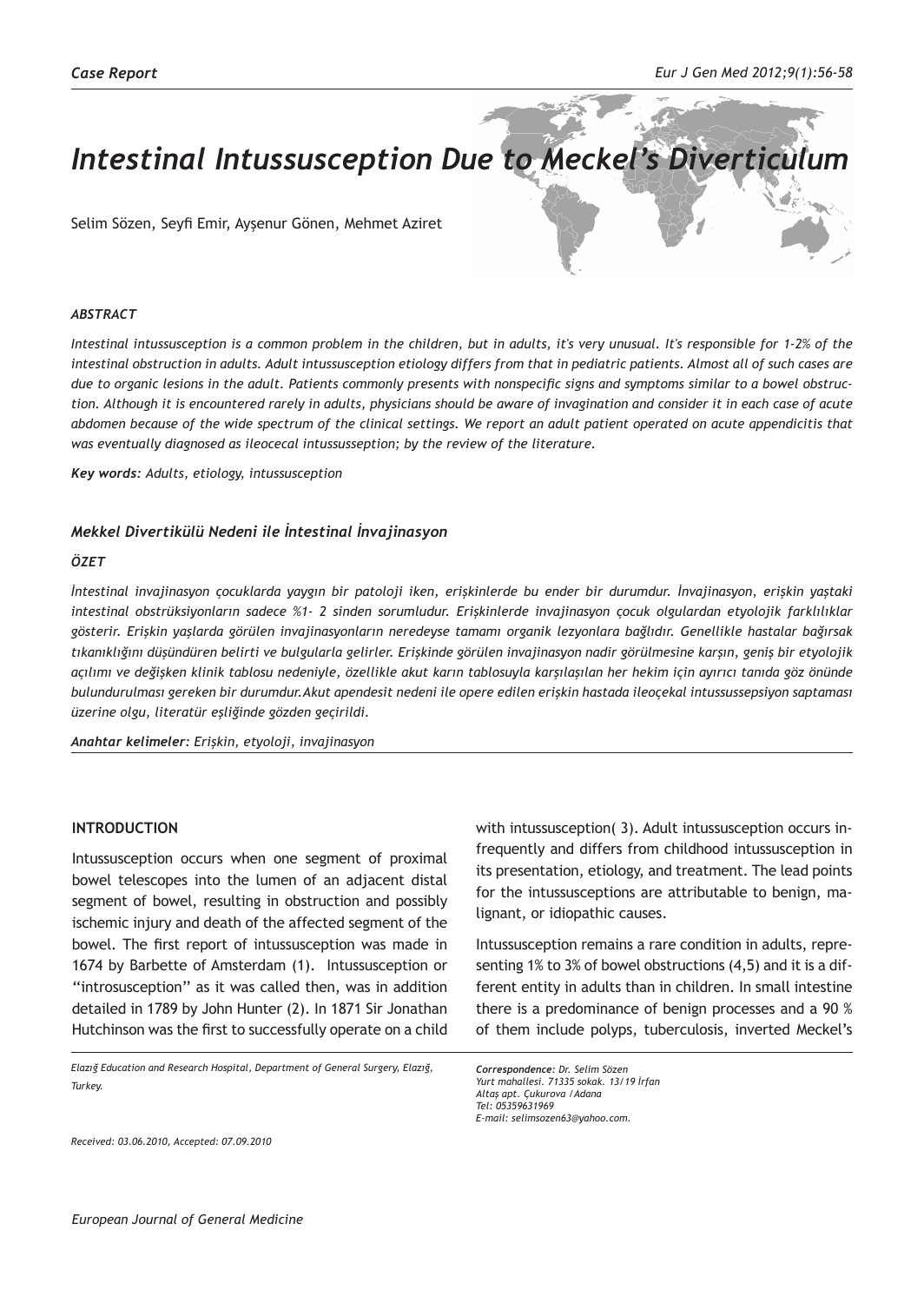diverticulum and adhesions (5,6). It presents with a variety of acute, intermittent, and chronic symptoms, thus making its preoperative diagnosis difficult. In adults, intussusceptions are mostly caused by organic lesions and the majority of these lesions are benign tumours.

## **CASE**

65 years old male patient with abdominal pain, anorexia, nausea, vomiting, abdominal bloating, on his physical examination there were abdominal tenderness, rebound and increased bowel sounds in all quadrants, laboratory findings, except leukocytosis (11.000 mm<sup>3</sup>) were normal. Plain abdominal X-rays were first obtained in patient with acute symptoms, which revealed air-fluid levels that suggested intestinal obstruction (Figure 1). In addition to these important findings were noted. Especially in the right lower quadrant abdominal examination including abdominal tenderness was present in common. Palpable mass in the right lower quadrant was present. Patient was operated with the diagnosis of plastrone appendicitis. Mc Burney incision in the abdomen was entered.; appendix was normal. During the operation, patient was found to have an ileocecal intussusception due to Meckel's diverticulum. The intussusception was reduced manually (Figure 3,4) Meckel's diverticulum was resected in the form of wedge resection. Postoperative period was unremarkable and he was discharged in good general condition.

### **DISCUSSION**

Intussusception occurs when one segment of proximal bowel telescopes into the lumen of an adjacent distal segment of bowel, resulting in obstruction and possibly ischemic injury and death of the affected segment of the bowel. Only about 5% of all cases of intussusception are thought to occur in adults (9).

Barium enema, Abdominal computed tomography (CT) scan and colonoscopy are helpful in diagnosis, with barium enema being the most important diagnostic tool. It may show the characteristic "coiled spring" or "spiral sheath" appearance, or a mushroom or crescentic shaped appearance at the level of obstruction.

Pseudokidney and spiral images of intestinal loops are specific CT signs. Endoscopy can be used for definitive diagnosis of intestinal intussusceptions (7). Adult age group is not common (18) and clinically intussusception bowel in children tracked in the style of abdominal cramping pain, bloodly diarrhea, abdominal mass triad in adults is not seen addressed in the tender (8). Symptoms of intussusception in adults are nonspecific and diagnosis is generally made during laparotomy. In 25% of patients, intestinal obstruction, rectal bleeding and a mass in the abdomen is seen(9). Examination of the literature data for intussusception ranged from average age 45-47,5 (10,11). Gender distribution seems to be equally often (12). Our patient was 65 years old male patient.

Unlike the typical pediatric presentation of acute onset, episodic abdominal pain, currant jelly stools, and vomiting, adults often present with a vague history of symptoms that might include diarrhea, constipation, and weight loss. Nausea, vomiting, and abdominal pain are the most common manifestations among adults (4,12). In our patient physical examination there were abdominal tenderness, rebound and increased bowel sounds in all quadrants. Palpable mass in the right lower quadrant was present. Malignancy was more commonly associated with colonic intussusception than with enteric intussusception (12).

Cases of intussusception were evenly distributed among adults of all ages, but the cause of intussusception was more likely to be malignancy among 60- to 80-year-old patients than among 20- to 60-year-old patients (13). In adults one of the most important complications is small bowel obstruction (14). The optimal treatment of adult intussusception is not universally agreed open.

All authors agree that laparotomy is mandatory, in view of the likelihood of identifying a pathologic lesion (15,16). Most authors recommend a segmental small bowel resection of the invaginated part as surgical treatment of the intussusception. Begos et al. (17) suggest resection without attempting reduction when the bowel is inflamed, ischemic, or friable and in obvious colo-colic intussusception (given the high likelihood of malignancy). In all other cases reduction should always be attempted initially. However, Azar et al. (5) suggested that surgical resection without reduction is the preferred treatment in adults, as almost 50% of both colonic and enteric intussusceptions are associated with malignancy. Simple reduction is however acceptable in post-traumatic and idiopathic intussusceptions where no pathological cause is usually present in the bowel. In case of intussusception due to Meckel's diverticulum surgical treatment choice should be resection of a small bowel including Meckel's